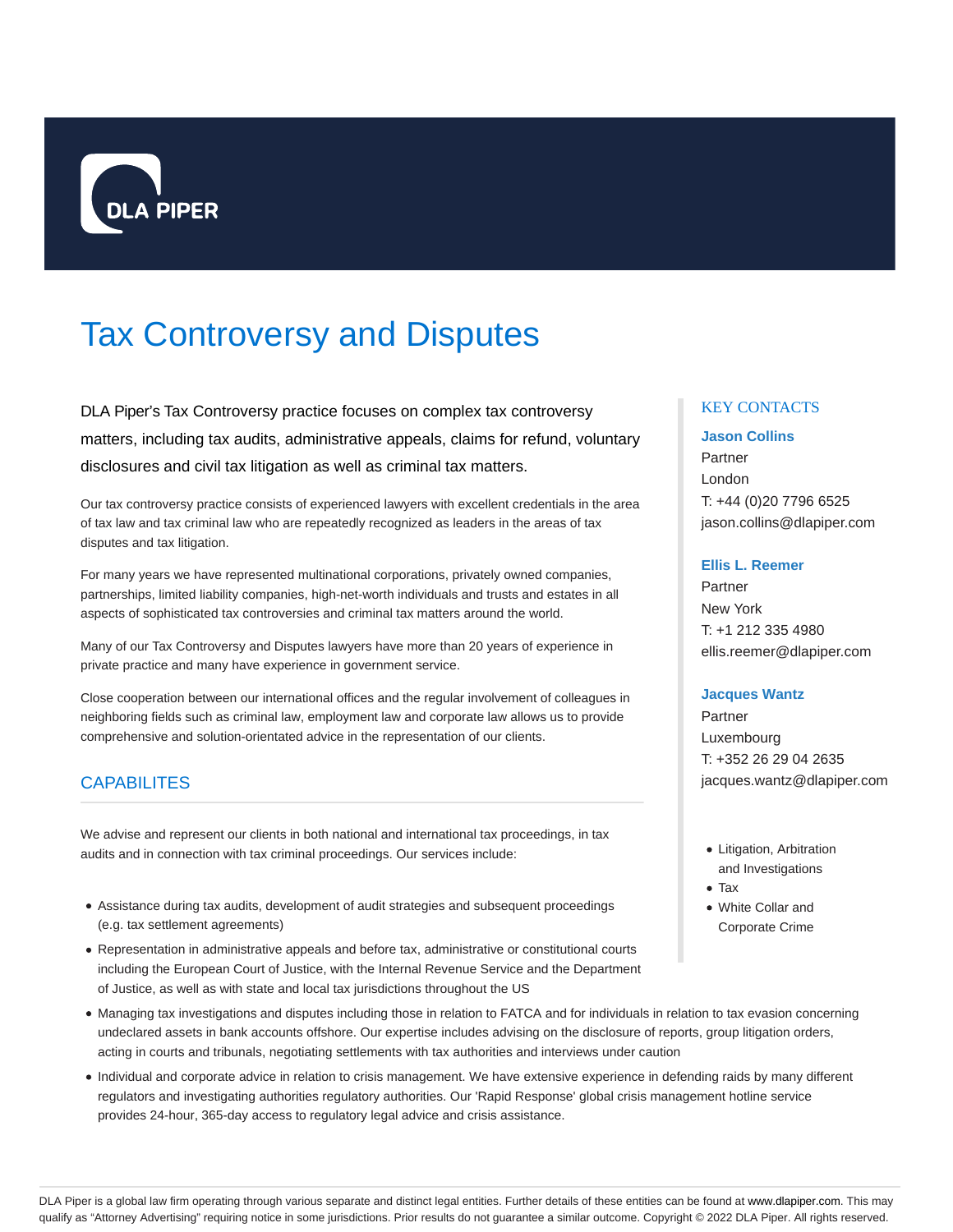- Individual and corporate defense at all stages of tax criminal proceedings
- Individual and corporate defense in tax-related liability proceedings
- Advice on voluntary disclosure of tax evasion and disclosure submissions for individuals and companies including those relating to the Liechtenstein Disclosure facility ("LDF")
- Negotiations with tax authorities on advance rulings and mutual agreements
- Assistance in connection with obtaining Advanced Pricing Agreements and participation in Mutual Agreement Procedures
- Compliance advice guidelines and concepts for avoiding risks of criminal or other sanctions against companies, executives or staff (e.g. tax control framework)
- Assistance with FIN 48 issues and assessment of tax audit risks

# **EXPERIENCE**

- Representation of a large national accounting firm in a federal grand jury investigation and promoter penalty audit relating to the development, marketing and reporting of tax shelter transactions; negotiated a US\$50 million Deferred Prosecution Agreement and an IRS Closing Agreement to resolve both and assisted in the creation of a compliance and ethics plan meeting the requirements of the US sentencing guidelines
- Advising and representing a German bank and its subsidiaries in connection with an official investigation regarding possible intentional evasion of VAT
- Representation of numerous US based multinational clients in connection with federal income tax audits addressing transfer pricing, R&D credits, withholding taxes, Subpart F income, and various other issues.
- Advising various clients in connection with IRS audits of losses arising from partially worthless debt claims and wholly worthless stock claims.
- Represented wireless phone companies in California tax litigation holding that certain taxes imposed on their customers were illegal and therefore need not be collected by the companies.
- Obtained numerous Advance Pricing Agreements for multinational companies doing business in the United States.
- Assisted numerous clients (high-net-worth individuals, estates and financial institutions) in becoming compliant with US (and state) tax laws through voluntary disclosure initiatives relating to previously undisclosed foreign financial accounts; also represented clients in civil tax audits and criminal tax investigations relating to undisclosed foreign financial accounts and transactions
- Advising and representing members of the management board of an international electronic group in connection with tax proceedings regarding the international taxation of stock options
- Represented an internationally known auction house in an IRS audit with respect to the tax treatment of guarantee payments made in connection with obtaining art work for auctions
- Represented a multinational corporation in IRS audit and IRS appeal with respect to the tax consequences of a reorganization, liquidation and gain recognition agreement, including the characterization and valuation of intangible assets under IRC Section 936
- Advising and representing a Dutch pension fund in proceedings regarding refund of capital gains tax on foreign payments of dividends
- Represented a public water utility in reversing a determination by the New York State Department of Taxation and Finance that the purchase of electricity by the utility for use in powering pumps that create water pressure was subject to sales and/or use tax, by establishing that water pressure was utilized in the "production" of a public water supply, as opposed to in its "distribution"
- Advising and representing tourism companies in connection with model proceedings regarding energy taxes before the Austrian Constitutional Court
- Advising a significant number of financial institutions in relation to one of the most invasive and extraterritorial legislation to be passed by the US in living memory, FATCA

## INSIGHTS

# **Publications**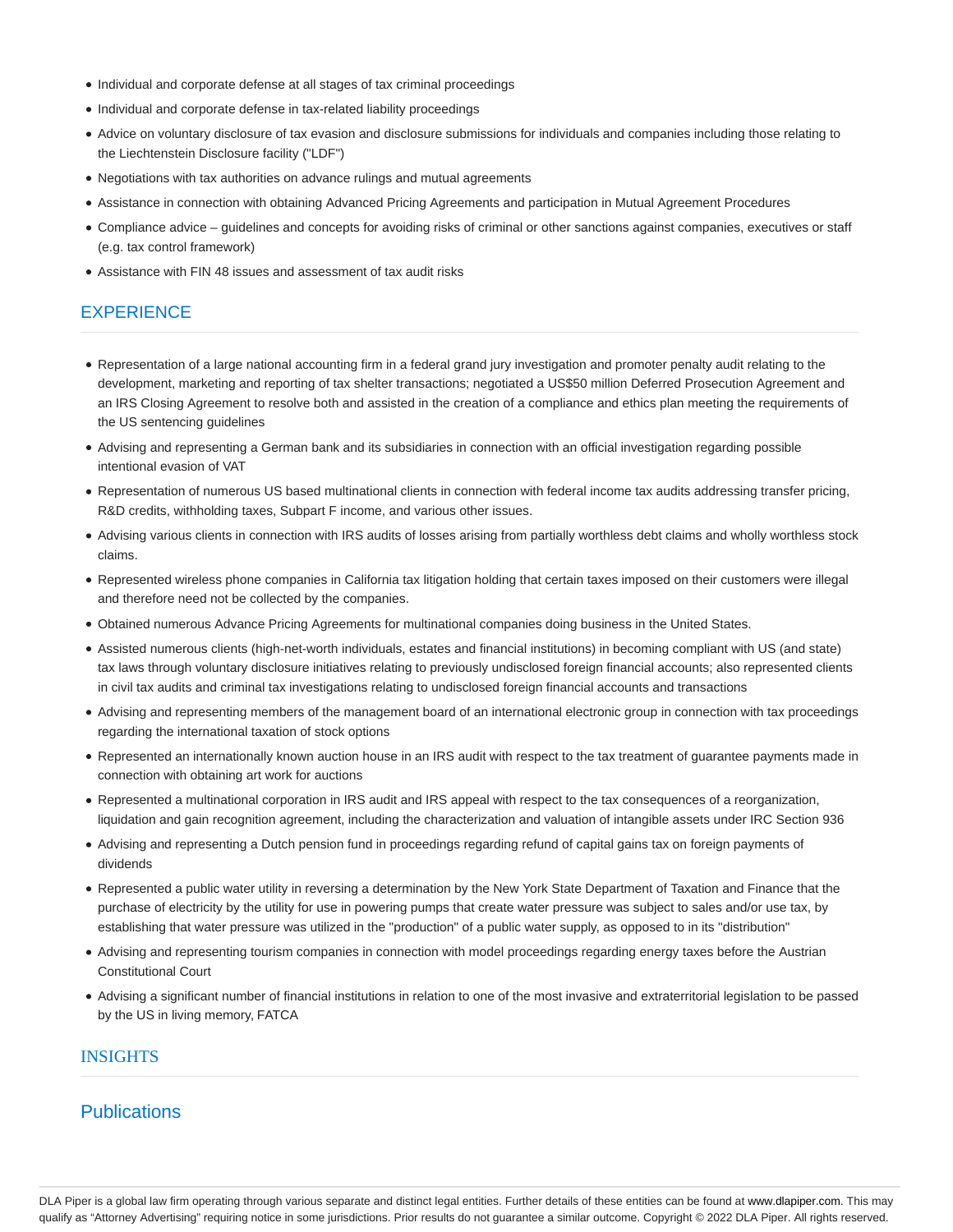**LatAm: Tax authorities address negative effects of the pandemic on national coffers**

#### 12 August 2021

The tax authorities' revenue-generating approaches vary from incentives to additional taxation.

**Biden Administration "Green Book" tax proposals would affect private investment funds if enacted**

## 9 June 2021

The Green Book incorporates changes from the American Jobs Plan and American Families Plan.

**Canadian international tax update: New interest deductibility restrictions and anti-hybrid rules**

#### 3 May 2020

The Canadian federal budget tabled on April 19, 2021 proposes significant new interest deductibility restrictions and anti-hybrid mismatch arrangement rules.

**Saudi Arabia extends tax amnesty scheme enabling international groups to regularize historic tax exposure**

#### 1 February 2021

An increasing number of international taxpayers are using the KSA scheme.

**UK tax amortisation of IP**

#### 27 July 2020

The UK does not, at present, permit tax amortisation of 'old' (i.e. pre-April 2002) IP assets. The UK Government proposes to remove this restriction in relation to IP transferred within a group to a UK company after 1 July 2020. This change may be of material benefit to some groups considering an IP transfer to the UK.

**Spanish Constitutional Court overturns Corporate Income Tax advanced payment regime for large taxpayers**

## 13 July 2020

On 1 July 2020 the Spanish Constitutional Court ruled that the advance payment regime established for large taxpayers approved by Royal Decree 2/2016 of 30 September, is unconstitutional and, therefore, null and void, because it violates the limits of the power to legislate through Royal Decree.

**IRS Implements Sweeping Changes to Circular 230: Key Points for Practitioners**

#### 19 JUN 2014

For those whose practice relates to the Internal Revenue Code, it is imperative to read and become familiar with these new regulations

**New York's Highest Court Narrows Class of Statutory Residents: Good News for Some Out-of-State Owners of Residential Property in New York**

DLA Piper is a global law firm operating through various separate and distinct legal entities. Further details of these entities can be found at www.dlapiper.com. This may qualify as "Attorney Advertising" requiring notice in some jurisdictions. Prior results do not guarantee a similar outcome. Copyright @ 2022 DLA Piper. All rights reserved.